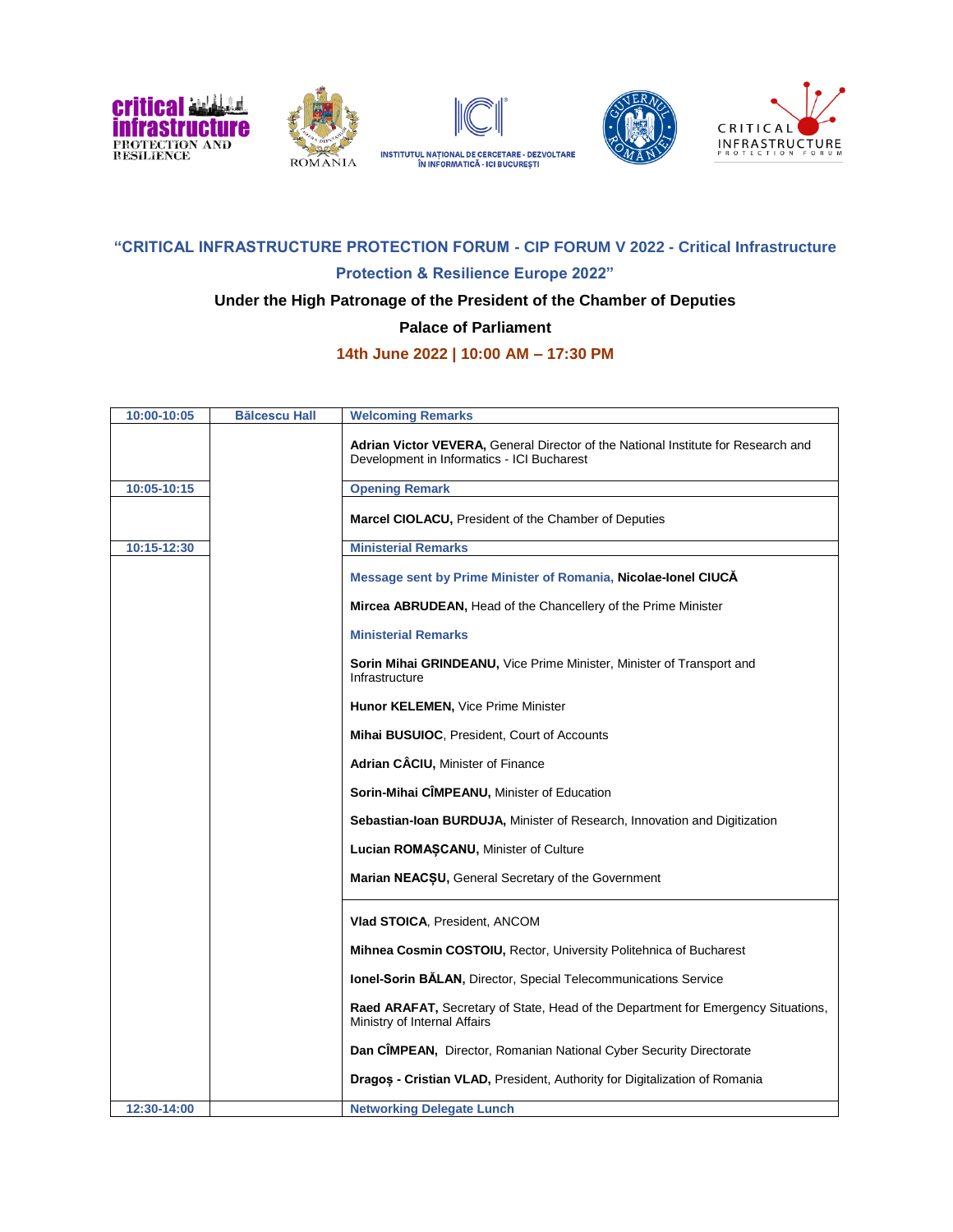









| 14:00-15:30 | lorga Hall           | <b>CIPRE Opening Keynote</b>                                                                                                    |
|-------------|----------------------|---------------------------------------------------------------------------------------------------------------------------------|
|             |                      | John DONLON, QPM FSI                                                                                                            |
|             |                      | Adrian Victor VEVERA, General Director of the National Institute for Research and<br>Development in Informatics - ICI Bucharest |
|             |                      | <b>Bogdan CHIRITOIU, President, Romanian Competition Council</b>                                                                |
|             |                      | <b>Dragos PREDA, CEO, National Radiocommunications Society</b>                                                                  |
|             |                      | <b>Eugen-Liviu MILITARU, Senior Security Officer, Head of Protective Security and</b><br>Continuity Officer, eu-LISA            |
| 16:00-17:30 | <b>Bălcescu Hall</b> | <b>Culture, National Cultural Heritage and National Identity</b>                                                                |
|             |                      | Lucian ROMASCANU, Minister of Culture                                                                                           |
|             |                      | Acad. Răzvan THEODORESCU, Vice President, Romanian Academy                                                                      |
|             |                      | Acad. Florin Gheorghe FILIP, President, Department of Information Science and<br>Technology, Romanian Academy                   |
|             |                      | Fr. Nicolae DASCALU, Patriarchal Counselor, Romanian Orthodox Church                                                            |
|             |                      | Doina BANCIU, PhD, Vice President, AOSR                                                                                         |
|             |                      | Mihai Claudiu COVALIU, Chairman, COSR Executive Committee                                                                       |
|             |                      | <b>Cristina POPESCU, General Director, ROMFILATELIA</b>                                                                         |
|             |                      | Eugen TOMAC, Member of the European Parliament                                                                                  |
|             |                      | <b>Claudia NICOLAE, Managing Director, AGERPRES</b>                                                                             |
|             |                      | <b>Sandra ECOBESCU, President, Calea Victoriei Foundation</b>                                                                   |
|             |                      | Anita STEREA, President, Coolture Association "We care!"                                                                        |
|             |                      | Camelia BOTEZATU, President, Emblematic Romania                                                                                 |
|             | <b>lorga Hall</b>    | <b>Redefining CI and Mitigating Major Threats</b>                                                                               |
|             |                      | <b>Lina KOLESNIKOVA, Security Expert, Belgium</b>                                                                               |
|             |                      | <b>Paolo GRASSIA, Director, Public Policy for cybersecurity, ETNO</b>                                                           |
|             |                      | Cristian DAVID, Regional Director, Institute for Faith Based Diplomacy                                                          |
|             |                      | Nicolas ZIV, COO Sixsense                                                                                                       |
|             |                      | Victor ALEXANDRU, Stefanini Group                                                                                               |
| 17:30-17:45 |                      | <b>Fencing Moment</b>                                                                                                           |
| 17:45-19:30 |                      | <b>Networking Cocktail</b>                                                                                                      |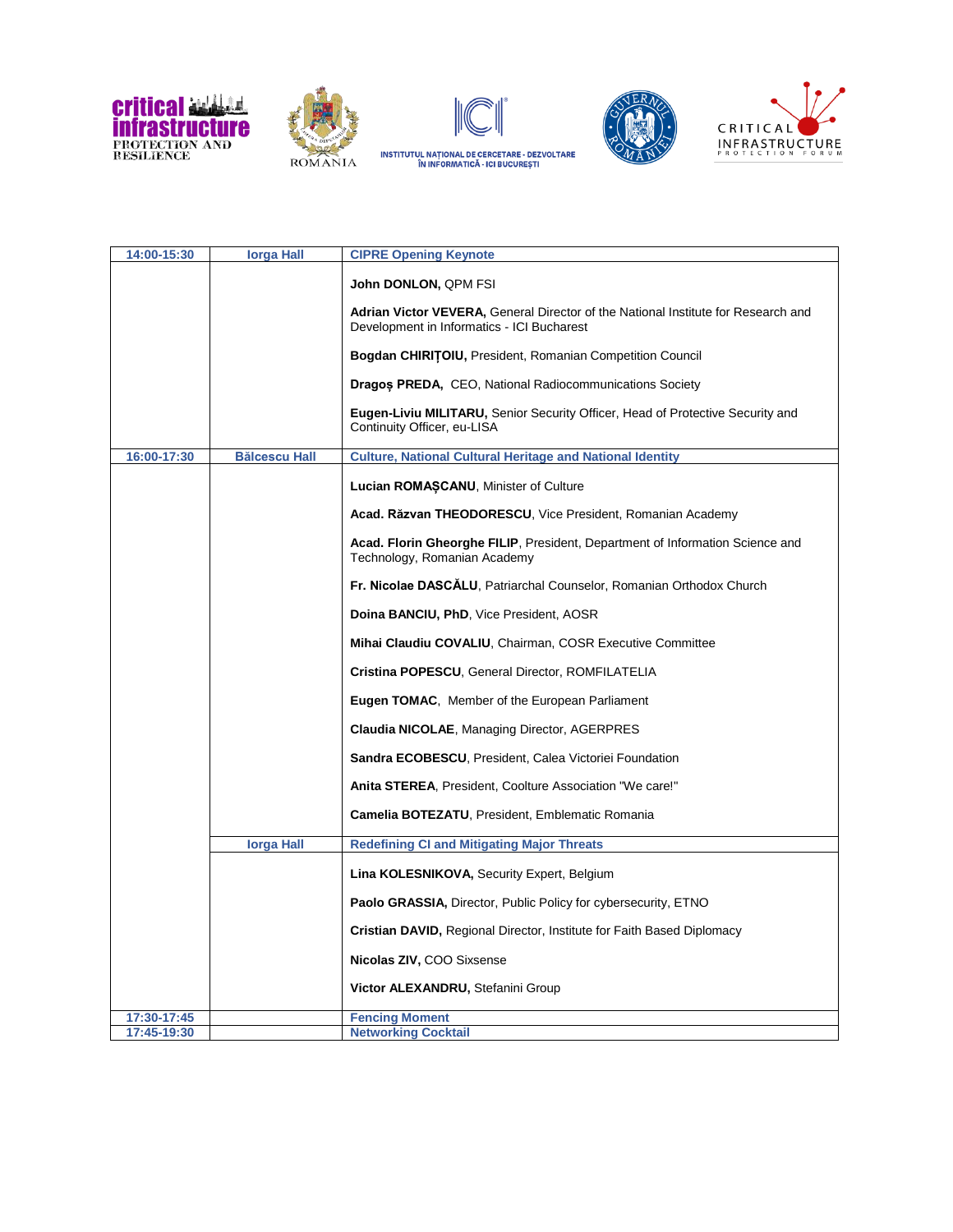



# **"CRITICAL INFRASTRUCTURE PROTECTION FORUM - CIP FORUM V 2022 - Critical Infrastructure**

#### **Protection & Resilience Europe 2022"**

## **Under the High Patronage of the President of the Chamber of Deputies**

#### **Palace of Parliament**

#### **15th June 2022 | 10:00 AM – 17:30 PM**

| 10:00-10:30 | <b>Bălcescu Hall</b> | <b>Cluster and Digital Innovation HUB</b>                                                                                       |
|-------------|----------------------|---------------------------------------------------------------------------------------------------------------------------------|
|             |                      | Digital Acceleration and Transformative Approach to Business                                                                    |
|             |                      | Adrian Victor VEVERA, General Director of the National Institute for Research and<br>Development in Informatics - ICI Bucharest |
|             |                      | Cristian ERBASU, General Manager, Erbasu Constructions - online                                                                 |
| 10:30-10:45 |                      | <b>Coffee Break</b>                                                                                                             |
| 10:45-12:30 | <b>Bălcescu Hall</b> | <b>Cluster and Digital Innovation HUB</b>                                                                                       |
|             |                      | Rodica LUPU, CEO, Loop Operations                                                                                               |
|             |                      | Tudor BUZATU, State Secretary, General Secretariat of the Government                                                            |
|             |                      | Tudor PRISECARU, Secretary of State, Ministry of Research, Innovation and<br>Digitization                                       |
|             |                      | Marius-Iulian STANCIU, Secretary of State, Ministry of Labor and Social Solidarity                                              |
|             |                      | <b>Iulian POPESCU, Secretary of State, Ministry of Research, Innovation and</b><br>Digitization                                 |
|             |                      | <b>Roxana MINZATU, Secretary of State, Chancellery of the Prime Minister</b>                                                    |
|             |                      | <b>Eduard DUMITRASCU, President, Romanian Association for Smart City</b>                                                        |
|             |                      | Mihai MANOLE, Managing Partner, Tema Energy                                                                                     |
|             |                      | Dan NICULAIE-FARANGA, Financial Director, Nuclearelectrica S.A.                                                                 |
|             |                      | Cristian PIELESCU, Managing Director, Convex Network                                                                            |
|             |                      | <b>Ionut ANGHEL, Managing Partner, Accurate Business</b>                                                                        |
|             |                      | Yasen TANEV, Chairman, Cybersecurity Council BIA                                                                                |
| 12:30-14:00 |                      | <b>Networking Lunch</b>                                                                                                         |
| 09:00-10:30 | <b>lorga Hall</b>    | <b>Emerging and Future Threats on CNI</b>                                                                                       |

| 09:00-10:30 | <b>lorga Hall</b> | <b>Emerging and Future Threats on CNI</b>                        |
|-------------|-------------------|------------------------------------------------------------------|
|             |                   | <b>Gabriel BADEA, President, Federation of Security Services</b> |
|             |                   | Sarah Jane PREW, Security Expert, ARUP                           |
|             |                   | Lina KOLESNIKOVA, Security Expert, Belgium                       |
| 10:30-11:15 |                   | <b>Networking Coffee Break</b>                                   |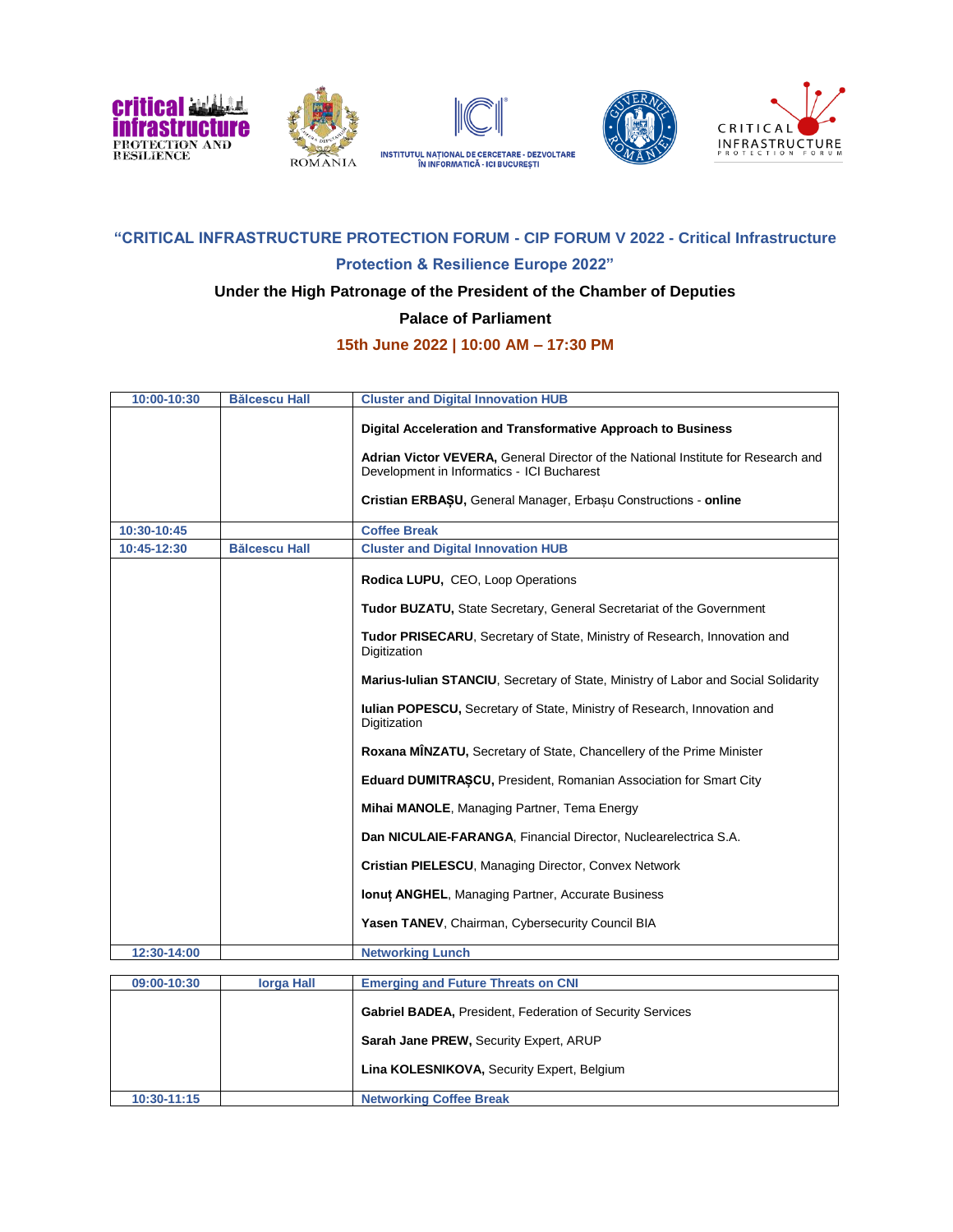









| 11:15-12:30 | <b>lorga Hall</b> | <b>Cyber Risks and Resilience</b>                                                           |
|-------------|-------------------|---------------------------------------------------------------------------------------------|
|             |                   | <b>Mihail CUNESCU, Director of research and development, RASIROM</b>                        |
|             |                   | <b>Gabriela MATEI, Emerging Disruptive Technologies, Euro-Atlantic Resilience</b><br>Centre |
|             |                   | Michael BRAND, OFFIS, Institute for Information Technology, Germany                         |
|             |                   | <b>George SUCIU, R&amp;D Innovation Manager, BEIA Consult International</b>                 |
| 12:30-14:00 |                   | <b>Networking Lunch</b>                                                                     |

| 14:00-15:30 | <b>Bălcescu Hall</b> | <b>Energy sector - New projects</b>                                                                                                                                                                               |
|-------------|----------------------|-------------------------------------------------------------------------------------------------------------------------------------------------------------------------------------------------------------------|
|             |                      | <b>Ion STERIAN, General Director, TRANSGAZ S.A.</b>                                                                                                                                                               |
|             |                      | <b>Ion TATARU, Director of the Development Department, TRANSGAZ S.A.</b>                                                                                                                                          |
|             |                      | Mihai Leontin LEAHU, Deputy General Manager, TRANSGAZ S.A.                                                                                                                                                        |
|             |                      | Gabriel ANDRONACHE, General Manager, Transelectrica S.A.                                                                                                                                                          |
|             |                      | Cosmin Mugurel ANGHEL, Director, Information Security Department,<br>Nuclearelectrica S.A.                                                                                                                        |
|             |                      | <b>Endrit DEMI, Senior Coordinator for Energy, Cybersecurity and Economic</b><br>Development Assistance, U.S. Department of state - online                                                                        |
|             |                      | Vytis KOPUSTINSKAS, Scientific Officer, Energy Security, Distribution and Markets<br>Unit of the Energy, Transport and Climate Directorate, JRC, European Commission<br>$-$ TBC                                   |
|             |                      | Megan BISHOP, Economic Officer, U.S. Department of State                                                                                                                                                          |
|             |                      | Viorel LEFTER, PhD, President, Employers Organization of Renewable Energy<br>Producers in Romania - PATRES                                                                                                        |
|             |                      | Alexandru GEORGESCU, Moderator in WG3 on Defence-related Critical Energy<br>Infrastructure Protection, Consultation Forum on Sustainable Energy in Defence and<br>Security Sectors of the European Defence Agency |
|             |                      | Silvia VLĂSCEANU, Executive Director, HENRO                                                                                                                                                                       |
|             |                      | Mihai MANOLE, General Manager, Tema Energy                                                                                                                                                                        |
|             |                      | Bogdan VOICA, Advisor, Concept BV                                                                                                                                                                                 |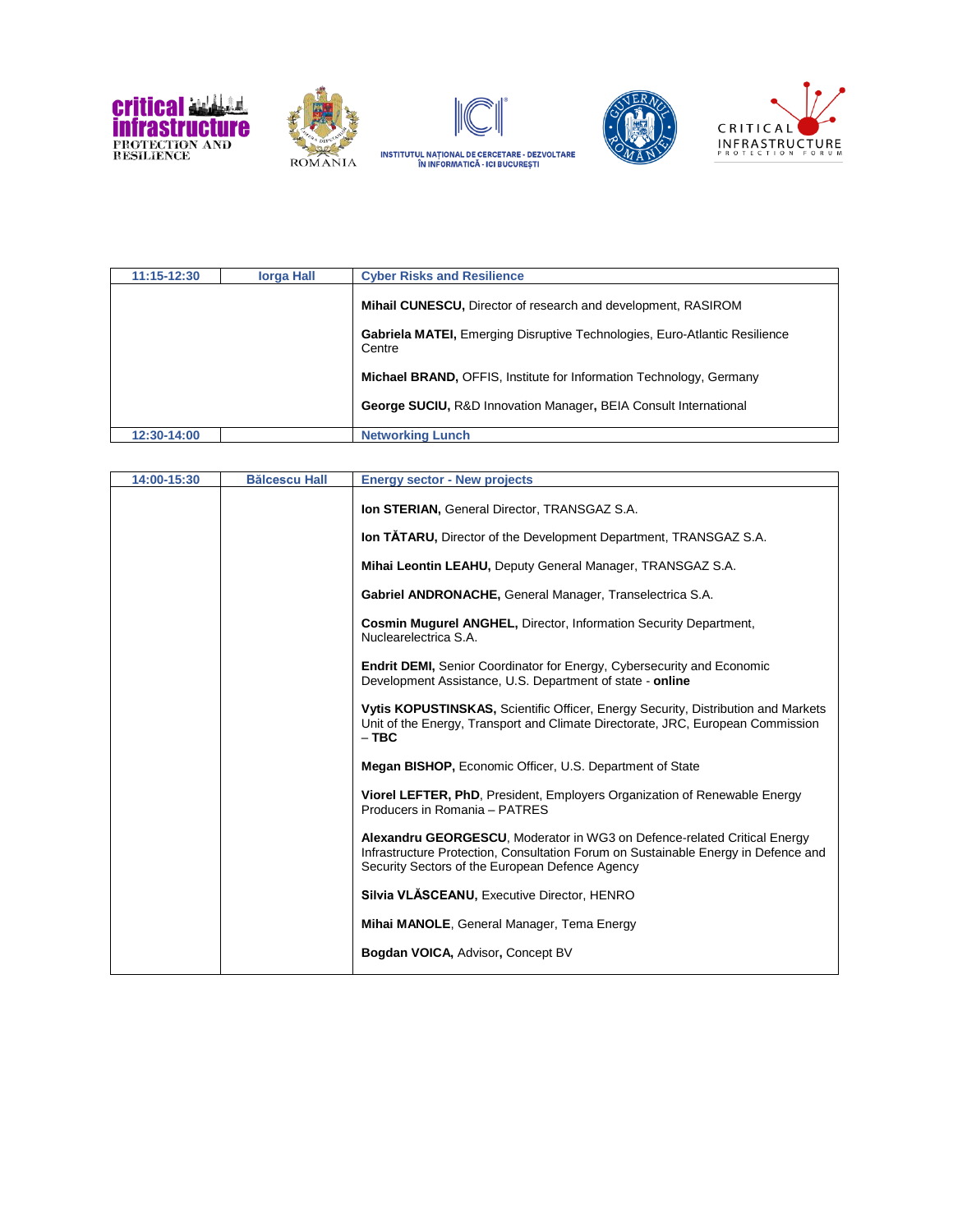









| 14:00-15:30 | lorga Hall | <b>PPP &amp; Collaboration in CIP</b>                                                                                                           |
|-------------|------------|-------------------------------------------------------------------------------------------------------------------------------------------------|
|             |            | <b>John LAENE, Secretary General, RAILPOL and Chief Inspector within the Service</b><br>of Infrastructure of National Police of The Netherlands |
|             |            | <b>Peter NILSSON, Head of AIRPOL</b>                                                                                                            |
|             |            | <b>Ivana CESARAC, Head of Critical Infrastructure and Cultural Heritage Department</b><br>at the Civil Protection Directorate, Croatia          |
|             |            | <b>Catherine PIANA, Managing Director, CoESS</b>                                                                                                |
| 15:30-16:15 |            | <b>Networking Coffee Break</b>                                                                                                                  |

| 15:30-17:30 | <b>Bălcescu Hall</b> | <b>Risks and Threats to Cyber Infrastructures</b>                                                       |
|-------------|----------------------|---------------------------------------------------------------------------------------------------------|
|             |                      | Eduard Lucian LOVIN, Vice President, ANCOM                                                              |
|             |                      | Cătălina UDEANU, Head of The National Centre for Coordination of Critical<br>Infrastructure Protection  |
|             |                      | Yoram HACOHEN, CEO, Israel ISOC - online                                                                |
|             |                      | <b>Valentin GRECU, Minister of Health</b>                                                               |
|             |                      | Dan DOBREA, General Director, SALROM                                                                    |
|             |                      | Mihăiță URSU, General Director, TAROM                                                                   |
|             |                      | George BARBU, General Manager, Higher School of Civil Aviation                                          |
|             |                      | Räzvan BOLOGA, PhD, Professor, Computer Science Department, Bucharest<br>University of Economic Studies |
|             |                      | <b>Rainer SAKS, Member of The Management Board, CybExer Technologies</b>                                |
|             |                      | <b>Bogdan MIHAI, Deputy Director, BNR</b>                                                               |
|             |                      | <b>Gabriel MOCANU, Regional Director, ANCOM</b>                                                         |
|             |                      | <b>Paul ONCESCU, Public Sector Key Account Manager, S&amp;T Romania</b>                                 |

| 16:15-17:30 | <b>lorga Hall</b> | Critical Infrastructure Interdependencies - from Risk to Resilience                                                               |
|-------------|-------------------|-----------------------------------------------------------------------------------------------------------------------------------|
|             |                   | <b>Sandrine NEUGART, Ostbayerische Technische Hochschule (OTH) Regensburg</b>                                                     |
|             |                   | Nathalie SÄNGER, Project Associate, United Nations University, Institute for<br>Environment and Human Security (UNU-EHS)          |
|             |                   | <b>Christine HEINZEL, Student Assistant, United Nations University, Institute for</b><br>Environment and Human Security (UNU-EHS) |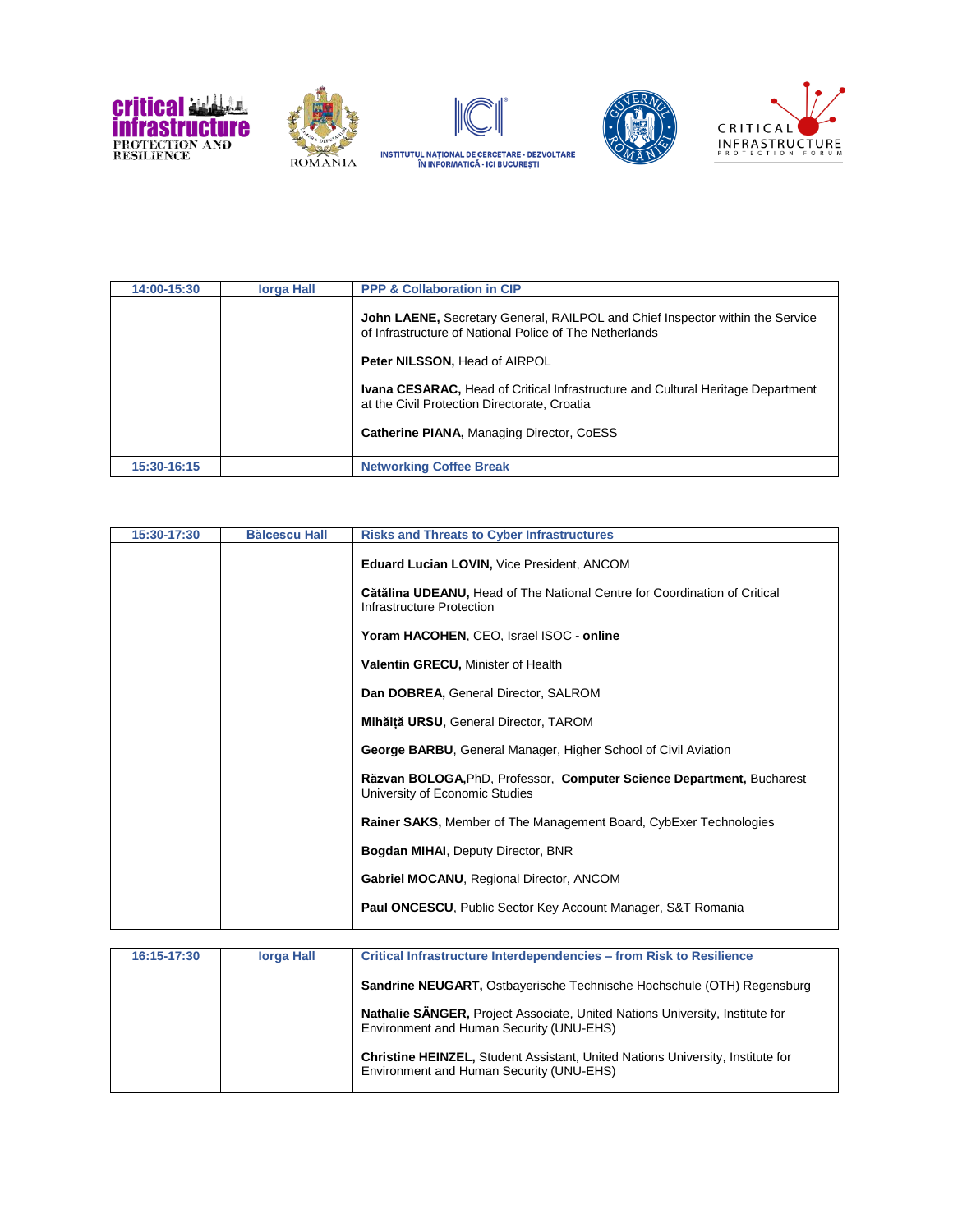

## **"CRITICAL INFRASTRUCTURE PROTECTION FORUM - CIP FORUM V 2022 - Critical Infrastructure Protection & Resilience Europe 2022"**

## **Under the High Patronage of the President of the Chamber of Deputies**

#### **Palace of Parliament**

**16th June 2022 | 09:30 AM – 12:30 PM**

| 9:30-10:30  | lorga Hall | <b>Overview of European Horizon Europe Programmes (Pt1)</b>    |
|-------------|------------|----------------------------------------------------------------|
|             |            | Mihai MLADIN, Head of Research Projects Romanian Energy Center |
|             |            | <b>Paul LACTUS, Project Manager, Romanian Energy Center</b>    |
|             |            | <b>Monica FLOREA, Simavi</b>                                   |
|             |            | <b>Adrian BRADU, Simavi</b>                                    |
| 10:30-11:15 |            | <b>Networking Coffee Break</b>                                 |

| 11:15-12:30 | <b>lorga Hall</b> | <b>Overview of European Horizon Europe Programmes (Pt2)</b> |
|-------------|-------------------|-------------------------------------------------------------|
|             |                   | <b>IMPETUS</b> – Senior Representative, EC*                 |
|             |                   | 7SHIELD - Senior Representative, EC*                        |
|             |                   | <b>PRAETORIAN</b> – Senior Representative, EC*              |
|             |                   | <b>S4ALLCITIES</b> - Aris Bonanos, EXUS                     |
| 12:30       |                   | <b>Conference Round UP and CLOSE</b>                        |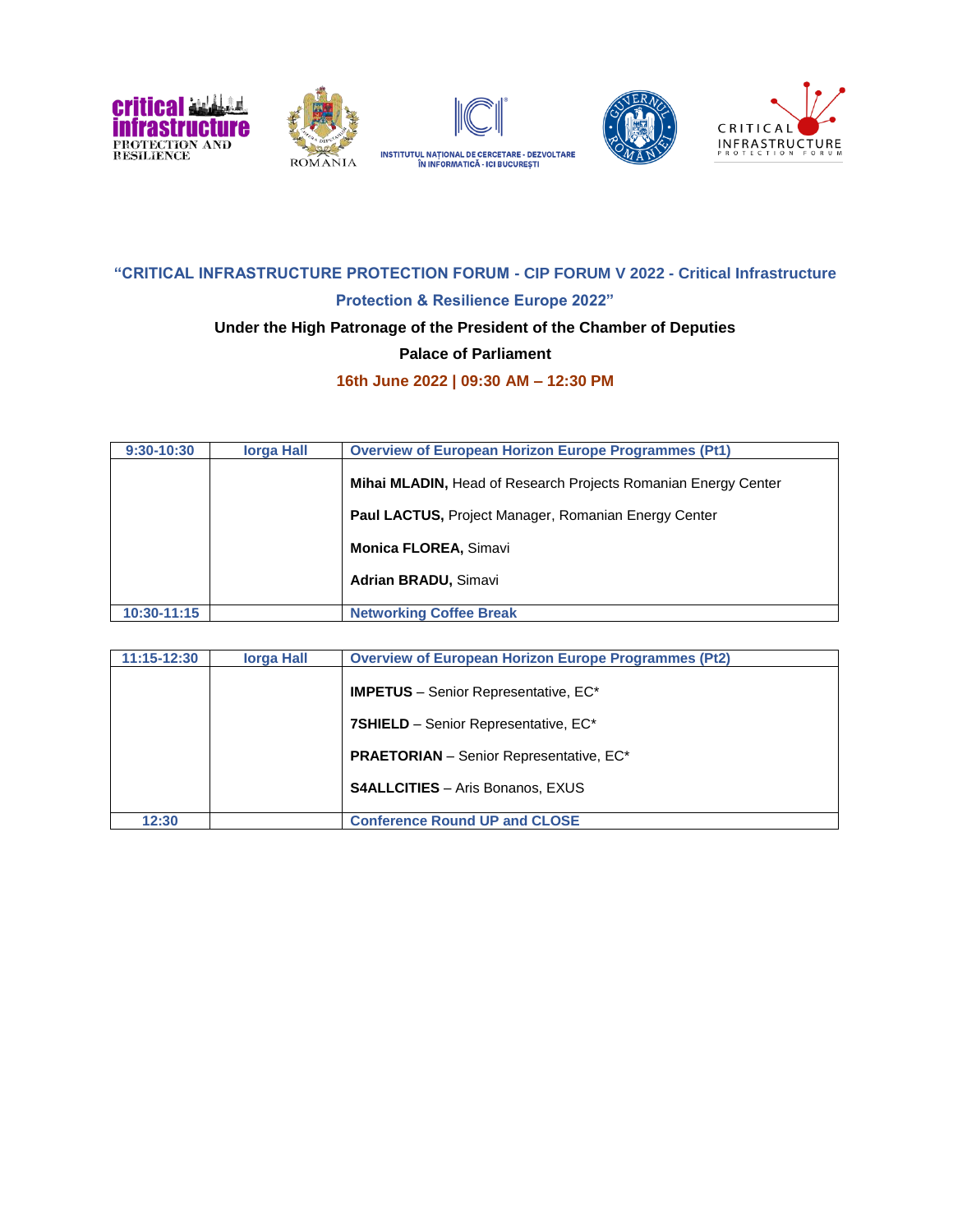



# **"CRITICAL INFRASTRUCTURE PROTECTION FORUM - CIP FORUM V 2022 - Critical Infrastructure**

# **Protection & Resilience Europe 2022"**

## **Under the High Patronage of the President of the Chamber of Deputies**

**Palace of Parliament**

**16th June 2022 | 10:00 AM – 14:00 PM**

# **HPC DAY**

| 10:00-10:05 | <b>Bălcescu Hall</b> | <b>Welcoming remarks</b>                                                                                                                                                                                                              |
|-------------|----------------------|---------------------------------------------------------------------------------------------------------------------------------------------------------------------------------------------------------------------------------------|
|             |                      | Carmen Elena CIRNU, PhD, Scientific Director, National Institute for<br>Research and Development in Informatics - ICI Bucharest, Director, EuroCC<br>Romania                                                                          |
| 10:05-10:30 |                      | <b>Opening remarks</b>                                                                                                                                                                                                                |
|             |                      | Adrian Victor VEVERA, PhD, General Director of National Institute for<br>Research and Development in Informatics - ICI Bucharest<br>Marius Viorel POSA, Undersecretary of State, Ministry of Research,<br>Innovation and Digitization |
| 10:30-11:00 |                      | <b>Coffee break</b>                                                                                                                                                                                                                   |
| 11:00-11:30 |                      | Overview of the European and International HPC Ecosystem                                                                                                                                                                              |
|             |                      | Mihnea Cosmin COSTOIU, PhD, Rector, Politehnica University of<br><b>Bucharest -TBC</b>                                                                                                                                                |
|             |                      | Marco ALDINUCCI, PhD, Full Professor in HPC, Computer Science<br>Department, University of Torino, Italy, Director of HPC-KTT National<br>Laboratory                                                                                  |
|             |                      | Marius Ioan PISO, PhD, President and Chief Executive Officer, Romanian<br>Space Agency (ROSA)                                                                                                                                         |
|             |                      | <b>Ion-Sorin ZGURA, PhD, Director, Institute of Space Science (ISS)</b>                                                                                                                                                               |
|             |                      | Vlad DIACONITA, PhD, Professor, Department of Economic Informatics and<br>Cybernetics, Bucharest University of Economic Studies                                                                                                       |